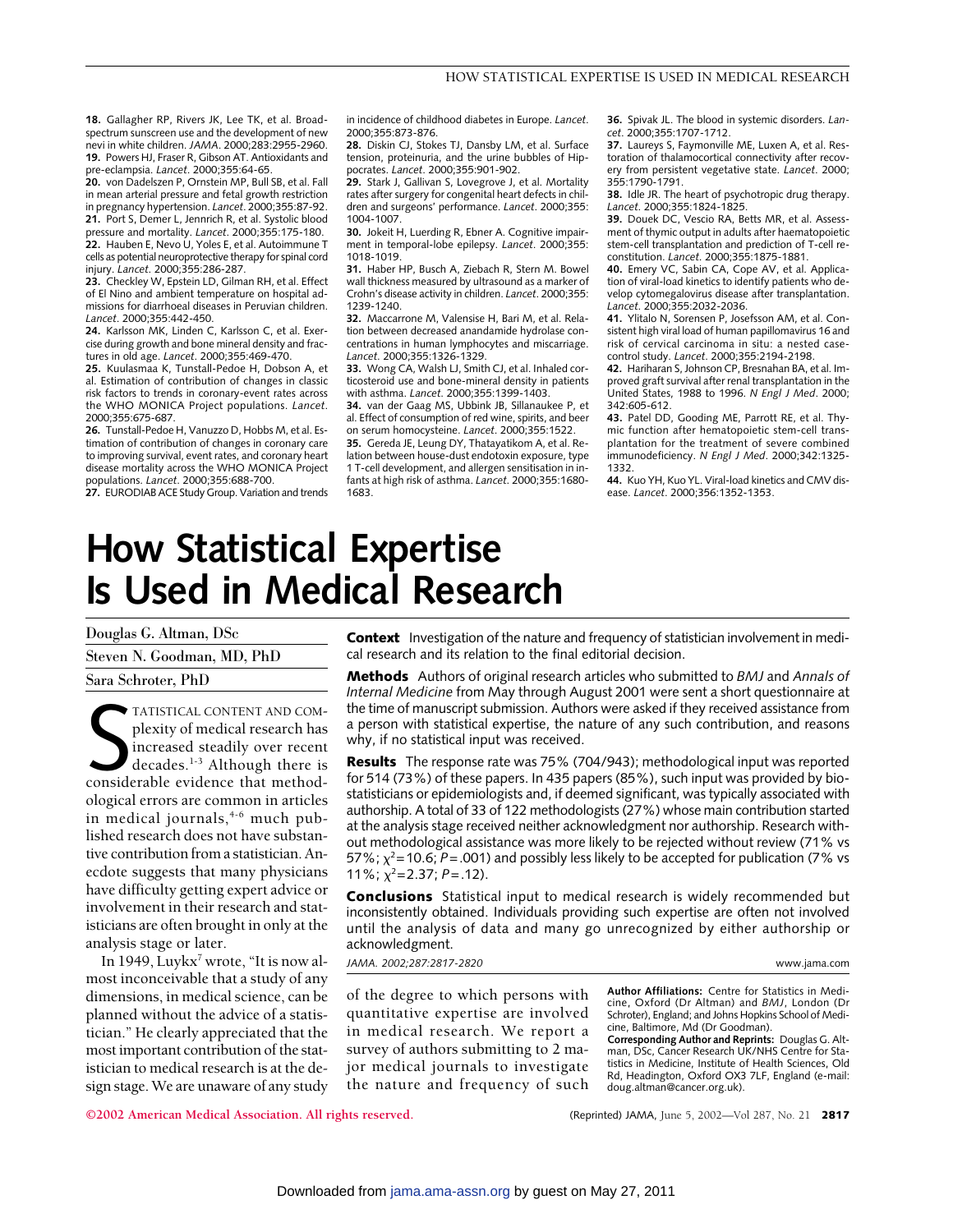involvement and its relation to the final editorial decision.

# **METHODS**

We sent a short questionnaire to authors of research articles immediately after manuscript submission. Eligible papers were all those submitted to the *BMJ* and *Annals of Internal Medicine* from May through August 2001. The only papers excluded were those not reporting original research on humans. Questionnaires were sent by mail to *BMJ* authors and electronically to *Annals* authors.

Recognizing that several kinds of researchers have statistical expertise, we asked authors the following question: "Was a statistical consultant (or someone with graduate training or a qualification in quantitative research methods) involved at any stage in your research?" If they answered yes, authors were asked about the qualifications (degrees) of the person providing that contribution and whether they were employed as a biostatistician, epidemiologist, or other. For analysis, some answers of other (eg, statistician, clinical epidemiologist) have been

reclassified into one of the other categories.

We also asked about the extent of involvement of the methodologist at each stage of the project (none or minimal, moderate, or significant), how they were credited in the paper (author, acknowledged, or neither), and whether they received payment or salary support for the particular project. If there were 2 such individuals, they were asked to supply information for the senior person or the one whose contributions most affected the paper. Where there had been no expert statistical input, authors were asked to indicate reasons from a list of possibilities, whether they would have liked to have had a statistical consultant involved in their project, and whether they had previously worked with a statistician.

Authors were told that the processing of their paper by the journal would not be affected by their answers or whether they responded. The cover letter was signed by statistical advisors to the 2 journals (D.G.A. and S.N.G.) and noted that the study was supported by the editors of the journals, Richard Smith (*BMJ*) and Frank Davidoff (*An-*

| Table 1. Methodological Input in Relation to Study Design |                              |                |             |  |  |
|-----------------------------------------------------------|------------------------------|----------------|-------------|--|--|
|                                                           | Methodologist, No./Total (%) |                |             |  |  |
| Design                                                    | Biostatistician              | Epidemiologist | Other       |  |  |
| Randomized controlled trial                               | 43/65 (66)                   | 15/65 (23)     | 7/65(11)    |  |  |
| Systematic review                                         | 18/34 (53)                   | 14/34 (41)     | 2/34(6)     |  |  |
| Observational                                             | 197/385 (51)                 | 127/385 (33)   | 61/385 (16) |  |  |
| Economic                                                  | 8/14(57)                     | 3/14(21)       | 3/14(21)    |  |  |
| Other                                                     | 7/16(44)                     | 3/16(19)       | 6/16(38)    |  |  |
| Total                                                     | 273/514 (53)                 | 162/514 (32)   | 79/514 (15) |  |  |

**Table 2.** Proportion of Papers With a Methodologist Involved in Which That Individual Made a Moderate or Significant Contribution at Each Stage in Relation to Study Design\*

|                                | No./Total (%)                            |                                       |                            |                       |                      |  |
|--------------------------------|------------------------------------------|---------------------------------------|----------------------------|-----------------------|----------------------|--|
| Design                         | Formulating the<br><b>Study Question</b> | Developing the<br><b>Study Design</b> | Conducting<br>the Research | Analyzing<br>the Data | Writing<br>the Paper |  |
| Randomized<br>controlled trial | 29/65 (45)                               | 47/65 (72)                            | 17/65 (26)                 | 62/65 (95)            | 42/65 (65)           |  |
| Systematic review              | 20/33 (61)                               | 26/33 (79)                            | 19/33 (58)                 | 31/33 (94)            | 23/33 (70)           |  |
| Observational                  | 198/384 (52)                             | 248/384 (65)                          | 174/384 (45)               | 365/384 (95)          | 262/384 (68)         |  |
| Economic/other                 | 18/29 (62)                               | 22/29 (76)                            | 14/29 (48)                 | 26/29 (90)            | 20/29 (69)           |  |
| Total                          | 265/511 (52)                             | 343/511 (67)                          | 224/511 (44)               | (95)<br>484/511       | 347/511 (68)         |  |

\*Three nonresponders for this section.

*nals*). Authors were asked to send their completed questionnaire directly to the relevant statistician (D.G.A. or S.N.G.) and their replies were blinded to any editorial staff at the journals. For the *BMJ*, reminders were sent after 3 to 5 weeks only to nonresponding authors who had provided an e-mail address (around 90%). For the *Annals*, a reminder was sent by e-mail to all nonrespondents after 1 week.

Each abstract was read to classify papers according to their study design as a randomized controlled trial (RCT), systematic review (meta-analysis), observational study, economic study, or other (at the *BMJ*, the whole paper was examined in cases of uncertainty). The category "observational" included epidemiologic studies of various designs, nonrandomized clinical cohort studies, prognostic studies, qualitative studies, and surveys. From each journal's editorial database, each paper was classified as rejected without review, rejected after review, or accepted for publication. Proportions were compared using  $\chi^2$  tests, with 1 degree of freedom unless stated otherwise. Stata statistical software release 6.0 (Statacorp, College Station, Tex) was used for all analyses.

### **RESULTS**

Responses were received from 75% of authors (704/943). The response rate from *BMJ* authors was higher than from *Annals* authors (585/741 [79%] vs 119/ 202 [59%]). The included studies comprised 103 RCTs (11%), 52 systematic reviews (6%), 730 observational studies (78%), 27 economic studies (3%), and 31 other (3%). The distribution was similar for both journals apart from more economic evaluations at *Annals* (8% vs 1.5%). The response rate was broadly similar in all categories.

Input from a methodologist was reported for 514 of 704 papers (73%): 273 were biostatisticians (53%), 162 were epidemiologists (32%), and 79 were neither (15%). Reported qualifications varied greatly but the majority of biostatisticians and epidemiologists had a PhD or equivalent degree and only a

**2818** JAMA, June 5, 2002—Vol 287, No. 21 (Reprinted) **©2002 American Medical Association. All rights reserved.**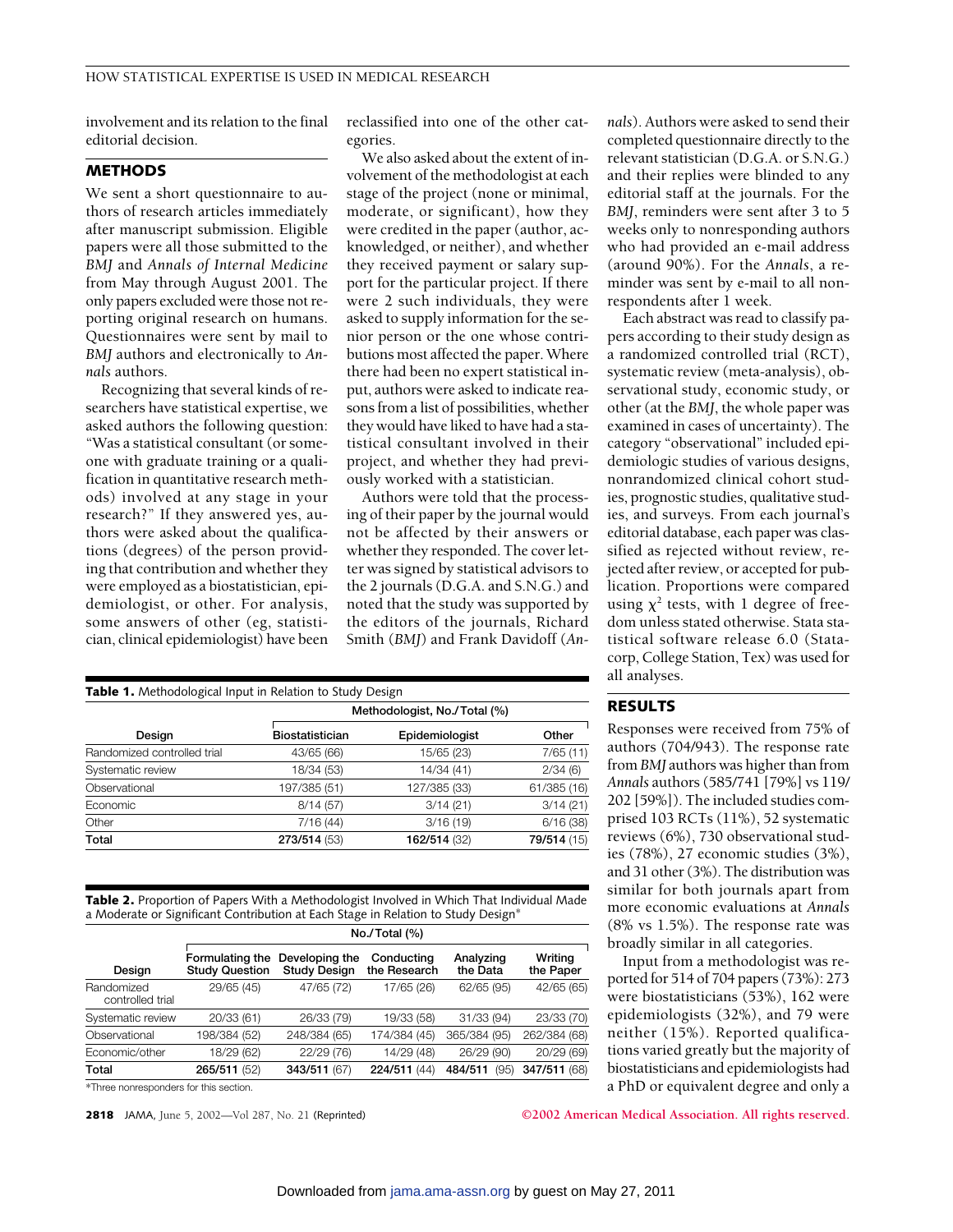few did not have a masters-level qualification. Biostatisticians were most likely to be involved in RCTs, epidemiologists in systematic reviews, and other methodologists in economic studies and other designs (**TABLE 1**).

The input from the methodologist was most often classified as moderate or significant for analyzing the data (95%), developing the study design (67%), and writing the paper (68%) (**TABLE 2**). The first moderate or significant contribution from the methodologist occurred at the analysis stage for 30% of biostatisticians (82/270), 16% of epidemiologists (26/162), and 20% of others (16/79;  $\chi^2$ <sub>2</sub> = 12.1; *P*=.002). Biostatisticians were more likely to make their first important contribution before the analysis stage for RCTs (35/43 [81%]) than for other study designs (153/227 [68%];  $\chi^2$ =3.35; *P*=.07).

**TABLE 3** shows that biostatisticians were much less likely to be authors and more likely not even to be acknowledged than epidemiologists or other methodologists (2 authors reported that a biostatistician had declined authorship). Among those who were reported to have made a significant contribution to at least 1 of the 5 study stages, 22% of biostatisticians were not authors compared with 4% of epidemiologists and 10% of other methodologists ( $\chi^2$  = 21.7; *P*<.001). One in 7 of these biostatisticians were neither authors nor acknowledged. For those who had made only a minimal contribution prior to analysis, authorship was less common, and 27% of these methodologists were not even acknowledged.

Specific payment for the project described in the paper was reported for 37% of biostatisticians, 20% of epidemiologists, and 29% of others. Authorship was reported for 78% of methodologists who received payment and 74% who did not. Payment was more common for RCTs (30/65 [46%]) than for other types of study (122/438 [28%]).

For 190 papers (27%), there had not been any expert methodological input. The most common reason given (61%) was "we felt we had the necessary skills within the research team." More seriously, 13% of these authors noted that no statistical consultant was available. Many of these authors (64/ 180 [36%]) would have liked a statistical consultant involved in their project, regardless of whether they felt they had the necessary skills (37%) or not (31%). Most (147/183 [80%]) had previously worked with a statistician.

**TABLE 4** shows the editorial outcome of the papers. A total of 60% of the papers were rejected without going to external peer review (*BMJ,* 65%; *Annals,* 42%). Papers with no methodologist were more likely to be rejected without going to peer review compared with papers with methodological input (71% vs 57%;  $\chi^2$ =10.6; *P* = .001). Rejection

without peer review was less common for RCTs and systematic reviews (48/ 118 [41%]) than for other study designs (379/586 [65%];  $\chi^2$ =23.7; *P* $<$ .001). Papers with a methodologist were more likely to be accepted for publication (55/514 [11%]) than those without  $(13/190 [7\%]; \chi^2=2.37; P=.12)$ .

## **COMMENT**

We believe this study represents the first attempt to survey authors to ascertain the use and nature of expert methodological assistance in the development and analysis of clinical research submitted for publication. We found that such assistance was used for about 75% of the papers, more than 80% of such input was provided by biostatisticians or epidemi-

**Table 3.** Frequency of Recognition of Contribution of Methodologist as Author or Acknowledged

|                               |                        | No. (%)                                                                                                     |          |            |  |  |
|-------------------------------|------------------------|-------------------------------------------------------------------------------------------------------------|----------|------------|--|--|
|                               | <b>Biostatistician</b> | Epidemiologist                                                                                              | Other    | Total      |  |  |
| <b>All Papers</b>             |                        |                                                                                                             |          |            |  |  |
| Author                        | 176 (65)               | 141 (88)                                                                                                    | 65 (82)  | 382(75)    |  |  |
| Acknowledgment                | 40 (15)                | 6(4)                                                                                                        | 8(10)    | 54 (11)    |  |  |
| Neither                       | 53 (20)                | 13(8)                                                                                                       | 6(8)     | 72(14)     |  |  |
| Total                         | 269 (100)              | 160(100)                                                                                                    | 79 (100) | 508 (100)* |  |  |
|                               |                        | Papers for Which the Methodologist Had Made a Significant Contribution at Some Stage                        |          |            |  |  |
| Author                        | 158 (78)               | 128 (96)                                                                                                    | 61 (90)  | 347 (86)   |  |  |
| Acknowledgment                | 17(8)                  | 2(1)                                                                                                        | 7(10)    | 26(6)      |  |  |
| Neither                       | 28 (14%)               | 4 (3)                                                                                                       | 0        | 32(8)      |  |  |
| Total                         | 203 (100)              | 134 (100)                                                                                                   | 68 (100) | 405 (100)  |  |  |
|                               |                        | Papers for Which the Methodologist Made First Moderate<br>or Significant Contribution at the Analysis Stage |          |            |  |  |
| Author                        | 37 (46)                | 14 (56)                                                                                                     | 8(50)    | 59 (48)    |  |  |
| Acknowledgment                | 20(25)                 | 5(20)                                                                                                       | 5(31)    | 30(25)     |  |  |
| Neither                       | 24 (30)                | 6(24)                                                                                                       | 3(19)    | 33(27)     |  |  |
| Total                         | 81 (100)               | 25(100)                                                                                                     | 16(100)  | 122 (100)  |  |  |
| *Six outcomes were not known. |                        |                                                                                                             |          |            |  |  |

| <b>Table 4.</b> Editorial Outcome in Relation to Methodological Input                                                 |                 |                |          |                     |           |
|-----------------------------------------------------------------------------------------------------------------------|-----------------|----------------|----------|---------------------|-----------|
|                                                                                                                       | No. (%)         |                |          |                     |           |
|                                                                                                                       | Methodologist   |                |          |                     |           |
| <b>Editorial Decision</b>                                                                                             | Biostatistician | Epidemiologist | Other    | No<br>Methodologist | Total     |
| Rejected without peer review                                                                                          | 152 (56)        | 92(57)         | 49 (62)  | 134 (71)            | 427 (61)  |
| Rejected after peer review                                                                                            | 95(35)          | 46 (28)        | 25 (32)  | 43 (23)             | 209(30)   |
| Accepted                                                                                                              | 22(8)           | 21(13)         | 4(5)     | 12(6)               | 59(8)     |
| Peer reviewed, final outcome<br>not yet known*                                                                        | 4(1)            | 3(2)           | 1(1)     | 1(0)                | 9(1)      |
| Total                                                                                                                 | 273 (100)       | 162(100)       | 79 (100) | 190 (100)           | 704 (100) |
| 2012/07/2012 12:00:00 to 10:00:00 to 20:00:00 to 20:00:00 to 20:00:00 to 20:00:00 to 20:00:00 to 20:00:00 to 20:00:00 |                 |                |          |                     |           |

\*Very likely to be accepted.

**©2002 American Medical Association. All rights reserved.** (Reprinted) JAMA, June 5, 2002—Vol 287, No. 21 **2819**